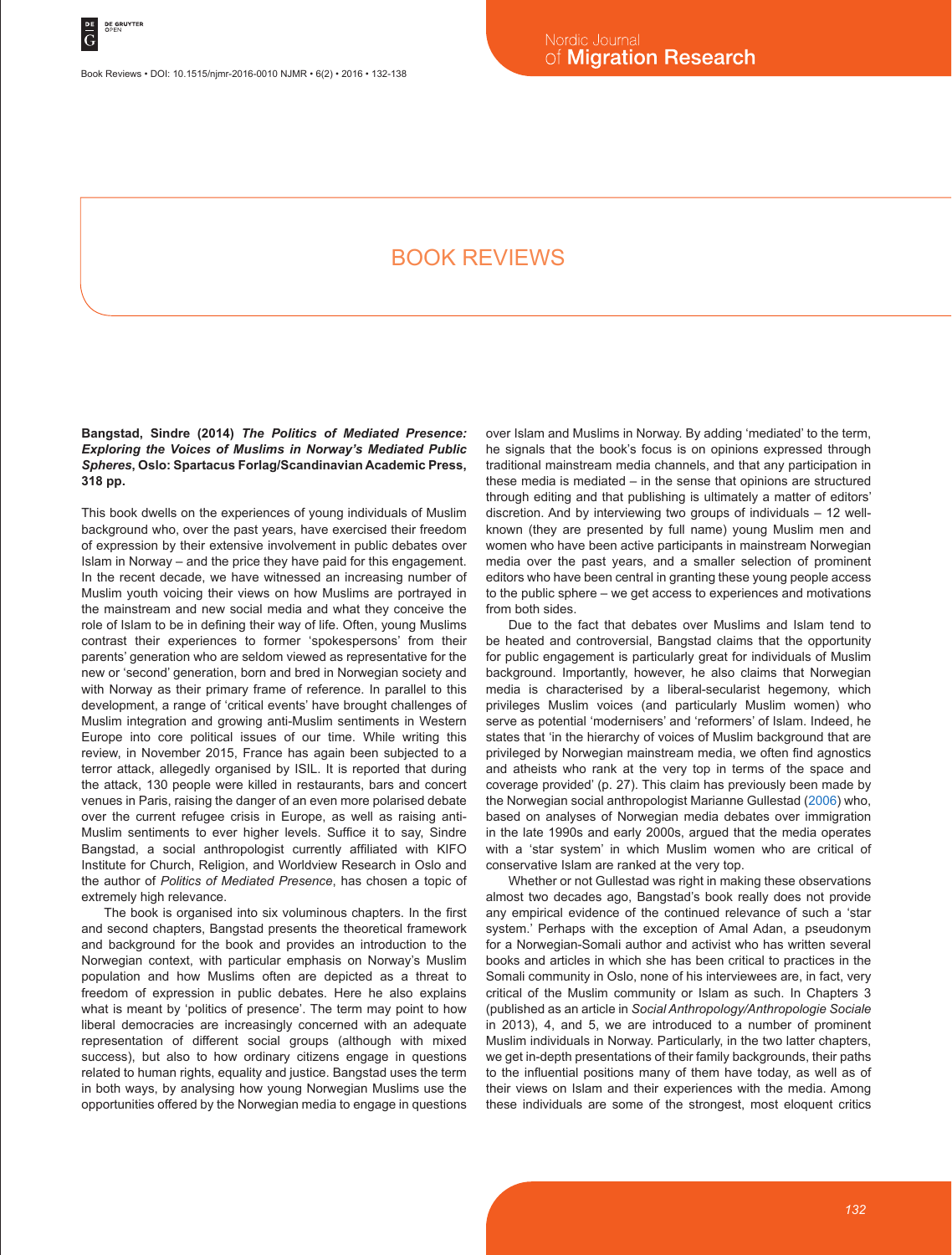of racist and anti-Muslim rhetoric in Norwegian society and several of them are religiously conservative. Inhabiting these positions has resulted in experiences of hatred, intolerance and harassment. Surely, these experiences are extremely important to document and Bangstad has done an excellent job in doing this. However, his choice of interviewees and the fact that many of them have used their influence to occupy nuanced in-between positions in debates over Muslims and Islam in Norway really serve as a demonstration of the diversity of young Muslim voices that are present in the Norwegian public sphere today.

This point relates to another critical remark I have to Bangstad's analysis. Throughout the book, I believe he understates the actual diversity of opinions among journalists and editors in Norwegian newspapers and their motivations for attracting new voices to the public sphere. Although he is clearly correct in pointing out that media coverage of Muslims in Norway often has a negative focus (a criticism raised on a number of occasions and from a variety of scholars as well as Muslim youth themselves), it is not evident that editors and journalists have a preference for liberal-secular Muslim voices that 'denounce their own kind' (p. 31). Indeed, all of his interviewees have experiences of being encouraged to participate by the very editors representing what Bangstad calls a 'liberal-secularist hegemony of the contemporary Norwegian media' (p. 21). Of course, 'having a voice and being provided access to the public sphere is not synonymous with being heard nor being heard in the precise way one would like to be heard' (p. 23). However, as Bangstad has not included any of the individuals who presumably rank on top of editors' hierarchy of Muslim voices, his interviewees' experiences are never compared to the experiences of individuals of Muslim background who do not self-identify as practicing Muslims, which would otherwise serve as an interesting contrast case.

In the sixth and final chapter, Bangstad revisits some of the most severe examples of harassment, verbal threats, and even physical assaults that his interviewees had experienced. There can be few doubts that his work sheds light on important aspects of the dynamics of the public sphere in Norway. The harassment, threats, and racist speech minorities risk experiencing when participating in public debates have received growing scholarly and political attention in recent years, and the awareness of right-wing and anti-Muslim extremism has substantially increased since the July 22, 2011, terror attacks, in which Anders Behring Breivik assassinated 77 individuals, a majority of them politically active youth.

Still, I believe Bangstad has a too pessimistic interpretation of the societal effects of the mere presence of these young Muslim voices in the public sphere. His interviewees include people like Hadia Tajik, former Minister of Culture, now Deputy Leader of the Labour Party and Chair of the Standing Committee on Justice in the Norwegian Parliament; Mina Adampour, medical doctor and former leader of Norwegian Youth Against Racism; Ilham Hassan, the first qualified lawyer of Norwegian-Somali background in Norway; Abid Raja, lawyer and Member of Parliament for the Liberal Party (Venstre); and Shoaib Sultan, former Secretary General of the Islamic Council of Norway, today adviser at the Norwegian Centre Against Racism and Member of City Council of Oslo representing the Norwegian Green Party. No doubt, many of these individuals have paid a high price for their public engagement. Nevertheless, I disagree with Bangstad that 'the mediated public presence of Muslims in contemporary Norway may in fact matter less then we think' (p. 232). By virtue of their influential positions and the various ideological and political dispositions they display, these individuals serve as powerful representatives of and role models for a new generation of Norwegian Muslims currently

coming of age. And of no less importance: Over the longer run, I believe they will contribute to changing our conceptions of what constitutes the Norwegian mainstream society.

Arnfinn H. Midtbøen\*

Institute for Social Research, Oslo

#### **References**

- Bangstad, S 2013, 'Inclusion and exclusion in the mediated public sphere: the case of Norway and its Muslims', *Social Anthropology/ Anthropologie Sociale,* vol. 21, no. 3, pp. 356-370.
- Gullestad, M 2006, *Plausible Prejudice. Everyday Experiences and Social Images of Nation, Culture and Race*, Universitetsforlaget, Oslo.

## **Kaya, Mehmed S. & Fauske, Halvor (eds.) (2014)** *Innvandrere på utsiden av samfunnet***, Oslo: Abstrakt forlag. 213 pp.**

Immigrants and their so-called integration (or supposed lack of integration) are disputed topics in Europe and beyond. This book deals with several social issues related to immigration in Norway. It has been written for an audience of students, practitioners, and the interested public. The views in Norwegian debate, which as in so many other European countries, question both the economical and social costs of the arrival of asylum seekers and other migrants, and in this context, this publication is a welcome contribution. Here, scholarly experts, by sharing their knowledge in a comprehensible way, give substance to inflamed discussions. The editors underline the heterogeneity among immigrants and intend to answer why some end up in vulnerable and marginalised positions.

The contributors are researchers with extensive empirical knowledge about the Norwegian context and with an ability to communicate their research findings in a neither too academic nor too superficial way. A mix of sociologists, social anthropologists, and political scientists examines and problematises diverse issues in relation to immigration, which are easily recognizable from news media. They mostly do so by discussing various case studies and empirical material that they have themselves collected. Apart from adding to the knowledge on the situation of immigrants, the aim of the book is to widen the societal debate and even open a space for immigrants to have a say. This is an admirable ambition. On the other hand, the strong focus in the book on different 'problem areas' in relation to migration and integration risks to reproduce images of immigrants as only being hindrances and inconveniencies. In addition, these problems seem to have been defined by the media, the Norwegian welfare state, and the general public, not by the researchers and their interlocutors. The researchers' acceptance of this 'outsider's perspective' leaves me with a certain discomfort that I will come back to later.

The book can be divided into three main parts. First, there is an introduction where the basic scholarly debate about migration, minorities, and marginalization is outlined. Fauske writes about different terms used within migration research and how the conceptualization also informs the questions we ask and our understanding of a problem and its solution. For instance, the Scandinavian habit to lump together people under the term 'immigrants' (innvandrere, invandrare, indvandrere in Norwegian, Swedish and Danish respectively), regardless of diverse political statuses, national backgrounds, migration histories, and life experiences, is brought up as an example of risky simplification. It is a fine introduction to today's state-of-the-art within migration studies

*<sup>\*</sup> E-mail: ahm@socialresearch.no*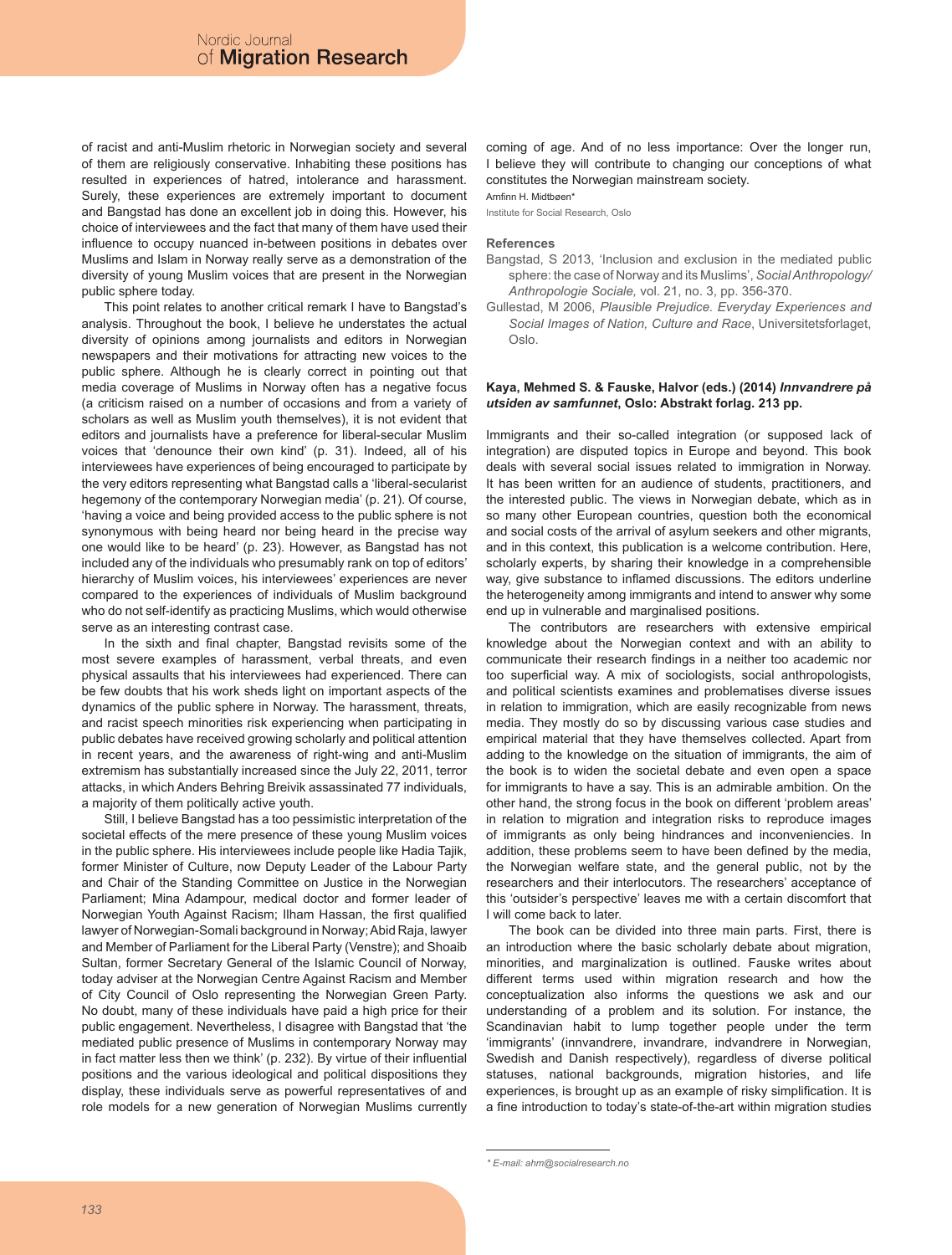although I would have wished that the writer had brought up racial discrimination and illegality in host societies as additional dimensions in processes of inclusion and marginality. I also note that Fauske's fine discussion about what it means to be on the margins of society, rather than outside of it as the book title suggests, adequately describes the situation of many immigrants in Norway.

In the second part, the five chapters discuss particular issues relating to immigrants in Norway. Chapter 1 by Mehmed S. Kaya deals with Kurdish and Turkish immigrant women and their participation in the labour market. The main argument is that rural–urban divides in the country of origin has a large impact on labour participation in Norway. Women with a countryside background tend to remain outside the labour market since their self-realization is often connected to being a housewife and a mother rather than being a professional. It would have been interesting to know more about how the women from rural areas understand motherhood. I also think that the author should be more careful when he generalises about traditional Muslims as being especially keen to keep women from working outside the home. In my experience from the Middle East, there are both Christian and Jewish groups that resist women's participation in the labour market.

Chapter two by Hogne Øian brings up immigration and social integration more generally and briefly examines three public debates in relation to immigrants (arranged marriages, headscarves and honour-related violence). Chapter three by Kirsten Danielsen discusses transnational marriages that end in divorces from the point of view of migrating women from Pakistan, Ukraine and Germany. It is an interesting contribution building on life histories. I appreciate the author for discussing class and educational differences between the migrating women although it is difficult to understand why Danielsen does not highlight the hierarchies between Western and non-Western migrants that I assume is present in Norwegian society as elsewhere.

The fourth chapter is based on a longitude study and focuses on Tamils in Norway, having left the fishing industries in northern Norway in search of community and spirituality in the capital. Here, the author outlines the complexities and many ambiguities involved in feeling oneself at home in a new country. In search of spiritual well-being, those Hindus also make use of diasporic networks stretching over several nation-states. There is, for instance, a woman who prefers visiting a Hindu temple in Paris to the one in Oslo, since she thinks the Parisian place of worship is more powerful. The angle of this chapter is refreshingly different from those of the other chapters. The author, social anthropologist Anne Sigfrid Grønseth, puts the meaningcreation and the concerns of the migrants in focus, not those of the welfare state or the majority population. Grønseth finally argues for accepting and giving equal value to cultural differences in Norway. Her informants' needs of social networks, spirituality, and consumption should be as valued as the needs of other Norwegians.

Trude Brita Nergård has written chapter five. It focuses on ageing immigrants and the negotiations among immigrant families from three different countries (Pakistan, Vietnam, and Sri Lanka) on how to properly care for the elderly. We also get to know how the elderly themselves prefer to be cared for. This chapter includes some interesting comparisons and it also becomes clear that change is indeed part and parcel of the experiences of migrants. Despite strong cultural norms about caring for family members at home and lack of experiences with nursing homes, many of the elderly could actually accept help from outside.

Lastly, two chapters are focused on methods that aim to include and organise immigrants or to deal with social problems in a more hands-on way. The sixth chapter, by Ida Hydle and Anja Bredal, gives the reader an insight into a methodology built on dialogue and mediation in cases of honour-related family conflicts. What stays with me after reading this piece is the theoretical background of the method, building on Levinas and Bakhtin (see Aarnes 1995; Bakhtin 1996), and the examples that suggest a need for translation of the parents' culture to youth growing up in Norway – a proof of cultural change and integration in itself. Finally, Marianne Takle's chapter focuses on so-called immigrant associations and diverse ways to understand processes of integration as either a one-way, two-way or three-way process. I appreciate the description of how the Norwegian welfare state's distribution of economical support to and organisation of immigrant organisations seem to hinder these organisations to become any real threat to Norwegian power structures.

The collection gives insight into Norwegian society as a host country and the book's strength is the examples of lived experiences of migrants. Read one by one, the chapters are interesting and most provide in-depth case studies. However, the book does not question the majority society's problem description, but rather reinforce it. Neither does the book convincingly answer why many migrants end up in vulnerable and marginalised positions. The problems related to the struggle for re-establishing oneself in a new society cannot only be understood by a focus on the background of the migrants. I wish that there was a more critical look at Norway as an accommodating society in all the chapters. Immigrants' experiences of Norway do not only deal with institutions and representatives of the welfare state but include also encounters with neighbours, colleagues at work, and class mates, for instance.

A book of this kind cannot cover everything, of course. Despite that, I cannot help but wonder about the perspectives of immigrants themselves. In my view, only a few of the chapters focus on those perspectives. What kind of problems and joys could immigrants themselves have liked to debate in this book? Although many probably would agree that there are real social problems such as misunderstandings and even violence between the generations in many families, there must be other concerns as well. Where are the experiences of discrimination in the Norwegian labour market, for instance? How do immigrants, especially those on the margins of society, understand the Norwegian welfare state and its complexities? How do people try to deal with their worries about family members in different war-torn parts of the world? Are parents afraid of losing their children to a way of life and a language they do not fully master themselves? And last but not the least, what kind of gains and joys have life in Norway provided?

Nina Gren\*

PhD and Assistant Professor in Social Anthropology, Department of Sociology, Lund University, Sweden

### **References**

- Bakhtin, M 1996, 'The problem of speech genres', in *Speech Genres & Other Late Essays*, ed C Emerson and M Holquist, University Texas Press, Austin, TX.
- Aarnes, A 1995, 'Å læse Levinas', in *I sporet av det uendelige. En debattbok om Emmanuel Levinas,* eds H Kolstad, H Bjørnstad and A Årnes, Aschehoug, Oslo.

## **Singla, Rashmi (2015)** *Intermarriage and Mixed Parenting, Promoting Mental Health and Wellbeing***. Crossover Love, Houndsmills, Basingstoke & New York: Palgrave MacMillan. 249 pp.**

Mixed marriages has been an issue that has defined the limits and borders of normality and accepted love in Danish society, as Rashmi Singla's newly published book clearly shows. Dr. Rashmi Singla, an

*<sup>\*</sup> E-mail: nina.gren@cme.lu.se*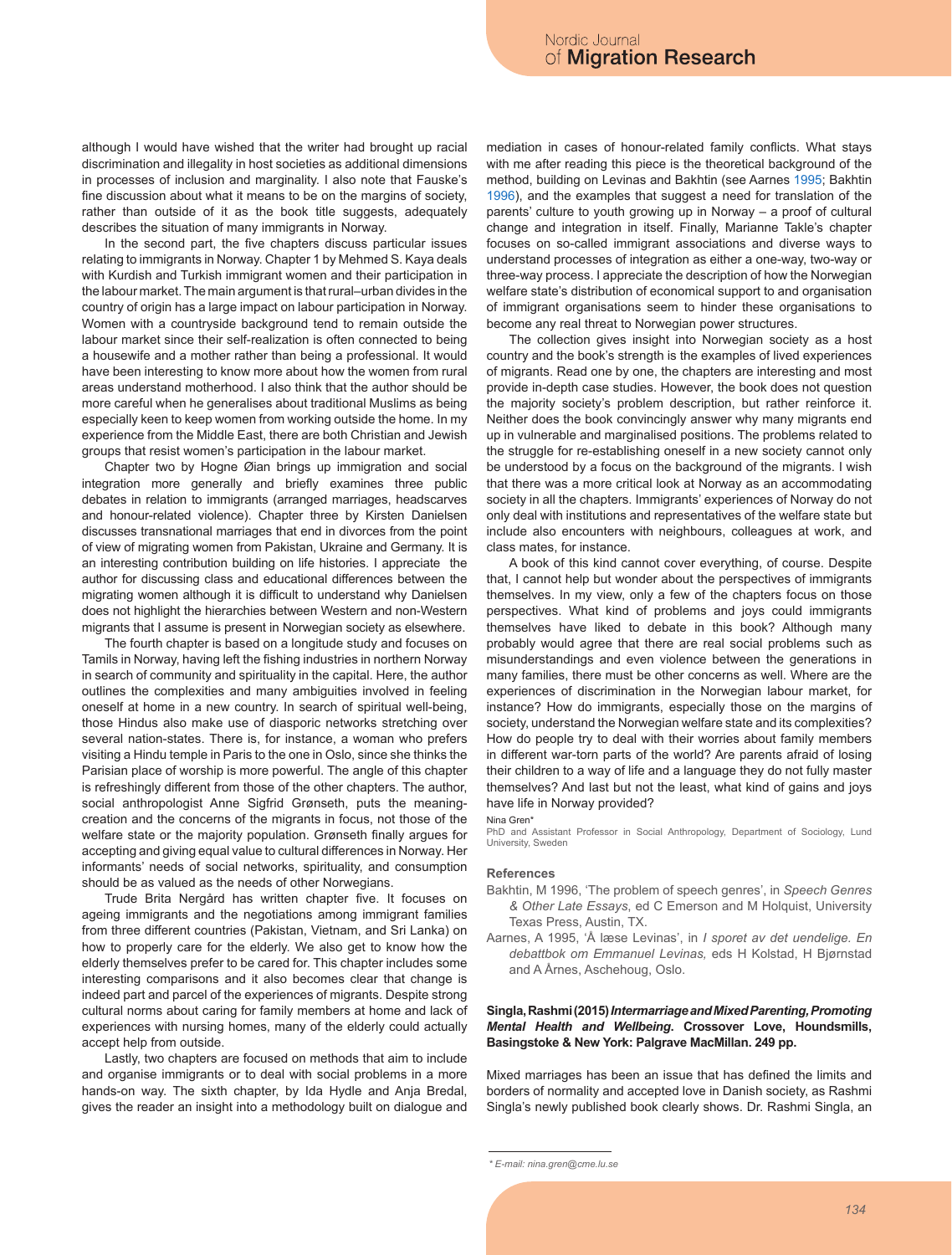associate professor at the Department of Psychology and Educational Research at the Roskilde University in Denmark, and her research team, have conducted a research about eight couples with Danish-Asian backgrounds. Singla has then used the interview material for widening the cultural theory perspectives to mental health counselling and family therapy. In this book, Singla discusses the questions, challenges and possibilities that mark the journey of mixed marriages in a Nordic society from the mixed couples' own point of view. Her analysis attempts to combine both the everyday life experiences and her own experiences of psychosocial practicing (p. 60), which makes the aim unique and challenging. Themes in the book discuss the meaning-making processes of everyday interactions among mixed families (p. 59), which Singla has done by analysing narratives of interviewed people, and their negotiations of identity.

The book consists of nine chapters. Singla starts with the introduction to Danish history of mixedness, the research material and interviewees. Analytic chapters concentrate on couples' narratives of falling in love, everyday life practices such as bringing up children, and finally public gaze, and implications on mental health counselling. Singla uses the concepts of transnationalism and intersectionalism to explain the experiences of cultural mixedness.

Singla writes that one of the inspirations for the book is the science of intimate relationship (Flecther et. al. 2013). She explains that a common, universal goal for human life is to achieve a romantic, intimate partnership and love, often in a permanent or long-term relationship, and the conditions for searching for that love have changed due to globalization process (pp. 2-3). This assumption of basic need for intimate relation and love lead the book and analysis. Singla emphasises that love marriages are not only Western forms of marriages but they are psychologically common and found in some form in all cultures. This can be seen as opposite to a discussion of culturally defined categories of 'love marriage' and 'arranged' or 'forced' marriages (pp. 23–25), the latter typically connected to non-Western, Asian cultures. In relation to this topic, Singla shows examples from the interviews: she argues that love marriages are culturally approved in the Nordic society, and so Danish-Asian mixed couples emphasise their love marriage to defend their 'true' love and normality in relation to experienced 'otherness'. As mixed couples may confront many prejudices, they constantly need to keep their marriages looking (like) happy in the eyes of the other people. As Singla writes, the couples in the study reflect their marriages in the light of other people's expectations and reactions, and talk about love in relation to these aspects (p. 73).

In Western history mixed marriages have been controlled, condemned and questioned, and foreign spouses have been largely ignored in Denmark. Danish nation is pictured as monogenic, ethnically and religiously simplified, white, Christian, and despite the presence of minorities, this image has been strong. Danish history of marriages is based on the idea of intra-cultural marriages, and mixedness is commonly ignored in publicity. As Singla reminds, one can still talk about racial illiteracy in Danish society. Thus, intermarriages challenge images of family and normality, Singla argues (p. 40), and she continues by referring to Elisabeth Beck-Gernsheim (2002) who said that intermarried couples constitute a problem of social order in a Danish culture. The experiences that immigrants and mixed families go through are present in public discourses and experiences of all 'coloured', and this book aims to give a voice for those who are ethnically, visibly different (p. 1).

The final, and possibly the freshest, part of the book was about the implications that were made for understanding the culture-specific questions in family therapy – even if it could have been a bit wider in scope. Singla starts by saying that dynamics within an intermarriage are related to mental well-being of families and its members, and relationships and family formation are culturally negotiated (p. 59). In mental health and family therapy, patients and clients are treated without taking their cultural background into account, and that is something that the author criticises: good intentions of cultural equality may end up in racial illiteracy, which ignores questions that are related to multicultural identities. The author reminds that cultural issues may raise challenges that so-called normal couples do not have, but intercultural questions are often neglected in family therapy sessions (pp. 220-225). Singla goes on to add that it often seems that both couples and therapists refuse to accept culture's effect on the marriage. If so, a professional should be able to see a full picture and analyse the couple in wider context, to understand cultural and societal situation in which an immigrant spouse is living in, and how power hierarchy is constructed in the family and in the cultural context. This demands a lot from a therapist, and as Singla emphasises, academic research about cultural aspects and migration is seldom present in practical therapies (pp. 220-225). The author herself has an Indian background, which she openly admits, and at the same time uses as a tool to get closer to research participants. Singla has been able to use her immigrant background for understanding the issues related to topic and it is likely that this has helped her to discuss the sensitive cultural issues as well.

On the other hand, the book reminds us that even if cultural traits, habits and tradition have their impact on individual's life, the intersections of age, socio-economic status, education and personal history should be seen even more important than ethnicity and culture. Intersectionalism is used as a tool for understanding the experiences that people have in a contesting, multi-layered environment, and for mixed couples those intersections pose challenges when they try to create common lives. Personal, educational and social factors are often more important than ethnic or cultural issues in individual's life course. Singla uses the concepts of'Global North–Global South' to describe Danish-Asian marriages and global movements from 'poor South' to 'prosperous North'. The stereotypes of gendered marriage migrants may create hierarchical assumptions between spouses, and later on, spouses may unconsciously recreate those stereotypes in their everyday lives. The book finally leaves the question, how these stereotypes can be overcome but cultural background still taken seriously.

Singla manages to enlighten the experiences of mixed couples and asks important questions about multi-cultural counselling and its challenges in her book. Singla shows from the material that the marriages may go through three different phases in their lifecycle, and couples' narratives are related to the phase that their marriage is currently in (pp. 90–91). The honeymoon phase, family establishment phase and the settled phase are present in everyday discussions and practices, and most of all different phases create different challenges and solutions in therapy.

Singla's notions about cultural and individual intersections in couples' lives are illustrative and intriguing, but author's simple idea of marriage and love slightly troubles the reader. Even though the book has a strong, culturally sensitive background and it discusses the cultural aspects of marriage and tradition, the analysis concentrates mostly on modern, narrow understandings of human life and love. However, the book discusses topical and challenging issues in Nordic countries and narratives of interviewed couples make the study worth reading. Also the impact on mental health perspective could have been wider: the analysis of narratives and everyday life experiences is interesting, deeply needed knowledge, but stronger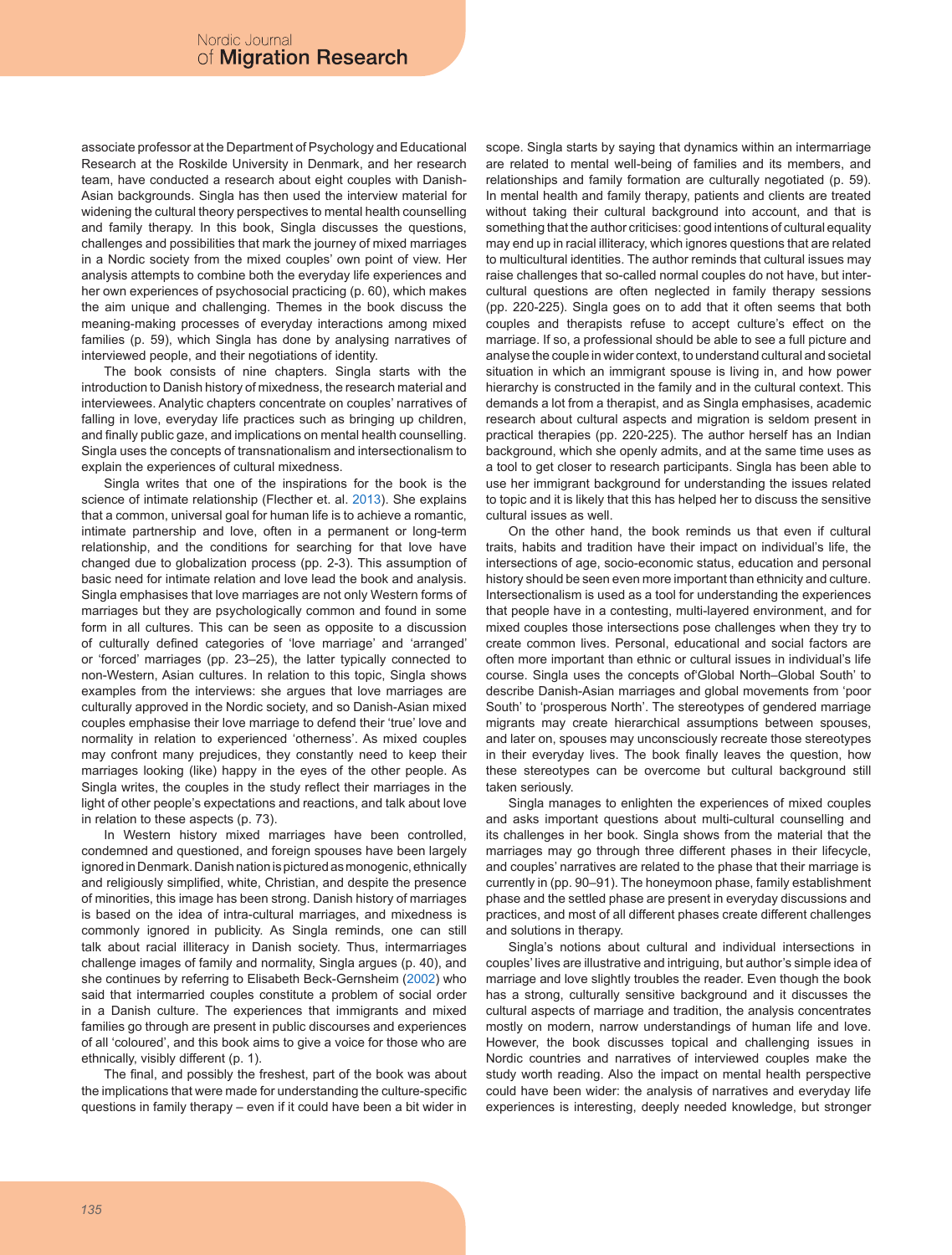practical implications or applied aspects might have brought the book on to another level, as it now concentrates more on general cultural analysis and gets occasionally lost in multiple themes. The book is anyhow a fascinating and valuable opening for discussion about immigration, mixed marriages, family therapy and mental health. Kaisa Nissi, MA\*

Doctorate Student, Department of History and Ethnology, University of Jyväskylä, Finland

## **References**

- Beck-Gernsheim, E 2007, ´Transnational Lives, Transnational Marriages. A Review of the Evidence from Migrant Communities´, *Global Networks,* vol. 7, no. 3, pp. 271-288.
- Fletcher, G, Simpson, J, Campbell, L, & Overall, N 2013, *The Science of Intimate Relationships*, Wiley-Blackwell, West Sussex.

# **Thym, Daniel & Zoeteweij-Turhan, Margarite (eds.) (2015)** *Rights of Third-Country Nationals under EU Association Agreements***, Leiden & Boston: Brill & Nijhoff. 299 pp.**

In times when unrest in the Middle East shows no signs of abating and ever larger waves of refugees are fleeing to Europe, as well as in light of the continuing globalisation process, cooperation between the EU and neighbouring countries plays a crucial role for stability and growth in the continent. A cornerstone of the European project is free movement of persons – an indispensable feature of the EU integration, which distinguishes it from other forms of international economic cooperation. Over the last few decades, the transformation of the EU from an economic to a political community has manifest itself in expansion of rights, resulting in the introduction of the EU citizenship, as well as creation of a general right to permanent residence for EU citizens and their family members. Yet, when it comes to bilateral relations with neighbours, the neighbours find themselves in a somewhat ambiguous situation between membership and partnership. The status of their citizens remains a challenge for the EU institutions, which need to decide: should they opt for a categorical distinction between 'citizens' and 'foreigners' or should they develop intermediate categories?

The book *Rights of Third-Country Nationals under EU Association Agreements* edited by Daniel Thym and Margarite Zoeteweij-Turhan, aims to answer this question. The volume addresses the grey area by examining the role the free movement of persons plays in EU association agreements. In their contributions, 12 scholars in the field of migration law argue that, instead of creating distinctive categories, the EU tends to opt for 'intermediate solutions' by establishing degrees of free movement and citizenship. While providing a general insight into the interaction between EU law and association agreements, the main focus of the book lies within the Association Agreement between The Republic of Turkey and the European Economic Community (EEC) (further referred to as the Ankara Agreement). Signed in 1963, the Agreement initiated the process towards the future accession of Turkey to the EEC by aiming to strengthen trade and economic relations between the parties and facilitate development of the Turkish economy. The principle of free movement is one of the cornerstones of the Agreement. Together with its Additional Protocol and Association Council Decisions (Ankara *Acquis*), it provides for the progressive securing of freedom of movement for workers, as well as abolition of restrictions on freedom of establishment and freedom to provide services. Currently, the Agreement provides certain guarantees to Turkish workers who are legally resident in the EU, with regard to their working conditions and social security rights.

As outlined in the introduction, the decision to focus on the Ankara Agreement has been dictated by a number of reasons. First, the Agreement concerns the legal status of some 2.3 million Turkish citizens, which constitutes about 10 per cent of all third-country nationals living in the EU. Second, there is a substantial body of case-law on the migration-related aspects of the Ankara Agreement. Third, its interpretation by the Court of Justice of the European Union (CJEU) has influenced the development of European migration law at large. The analysis of case law, presented in the book, largely revolves around two crucial aspects: the Polydor principle 1 and the so-called standstill clauses of the Ankara *Aquis*<sup>2</sup> . The former requires the Court, when interpreting EU association agreements, consider the wording and purpose of the specific provision. The latter have developed into meaningful legal instruments through the CJEU case law.

The volume is structured into three parts. The first part focuses on the role of CJEU in interpreting EU association agreements, in general, and Ankara Agreement, in particular. Daniel Thym, for example, examines the implications of the Ankara Agreement from a broader legal and constitutional perspective. He argues that in comparison to the CJEU's position on other treaties, the case law on EU–Turkey agreement has always been 'quite lenient'. This can be explained by the fact that its provisions on workers and the selfemployed relate back to the economic paradigm of the single market. On this basis, the CJEU held that these rules should be interpreted by analogy with EU free movement rules so far as it is possible. This formula, however, does not always provide a clear guidance on the resolution of the cases. Thym shows that economic and noneconomic considerations overlap, one bright example being the case of passive service reception. In particular, the CJEU held that passive service reception is not covered by the standstill provision of the Additional Protocol and, therefore, regular tourists may be required to obtain a visa for Member States, which did not prescribe one when the Protocol entered into force. Nevertheless, as Thym notes, one could argue that the 'passive' freedom to receive services was covered by the economic dimension of the Ankara agreement and there is no clear division of what is and what is not covered by economic ends.

The second part of the book moves beyond the realm of the Ankara Agreement and engages in a comparative analysis of rights provided for different categories of third-country nationals under European migration law. In their chapter 'Pretending There is No Union: Non-derivative Quasi-Citzenship Rights of Third-Country Nationals in the EU', Dimitry Kochenov and Martijn van den Brink explicitly show that EU law provides for an set of complicated, at times overlapping and confusing statuses, which resembles all but a comprehensive system. As the title of their contribution suggests, the EU has failed to develop an inclusive common approach to those Europeans who do not have the Union citizenship. One particular example is the long-term residents' directive, according to which those third country nationals (TCNs) who resided five years in one Member

<sup>1</sup> The principle originates from the CJEU judgment in *Polydor and Others v Harlequin and Others (C-270/80), according to which interpretation of agreements concluded by the EU depends, inter alia, not only on their wording but also their aim and particular context. There*fore, the fact that the provisions of an EU association agreement and the corresponding *EU Treaty provisions are identically worded does not mean that they necessarily must be identically interpreted.*

<sup>2</sup> The standstill clauses provide that the Member States and Turkey may not introduce new restrictions on the freedom of establishment and the freedom to provide services (Additional Protocol), as well as the conditions of access to employment applicable to workers and their family members legally resident and employed in their respective territories (Association Council Decision 1/80).

*<sup>\*</sup> Email: kaisa.nissi@jyu.fi*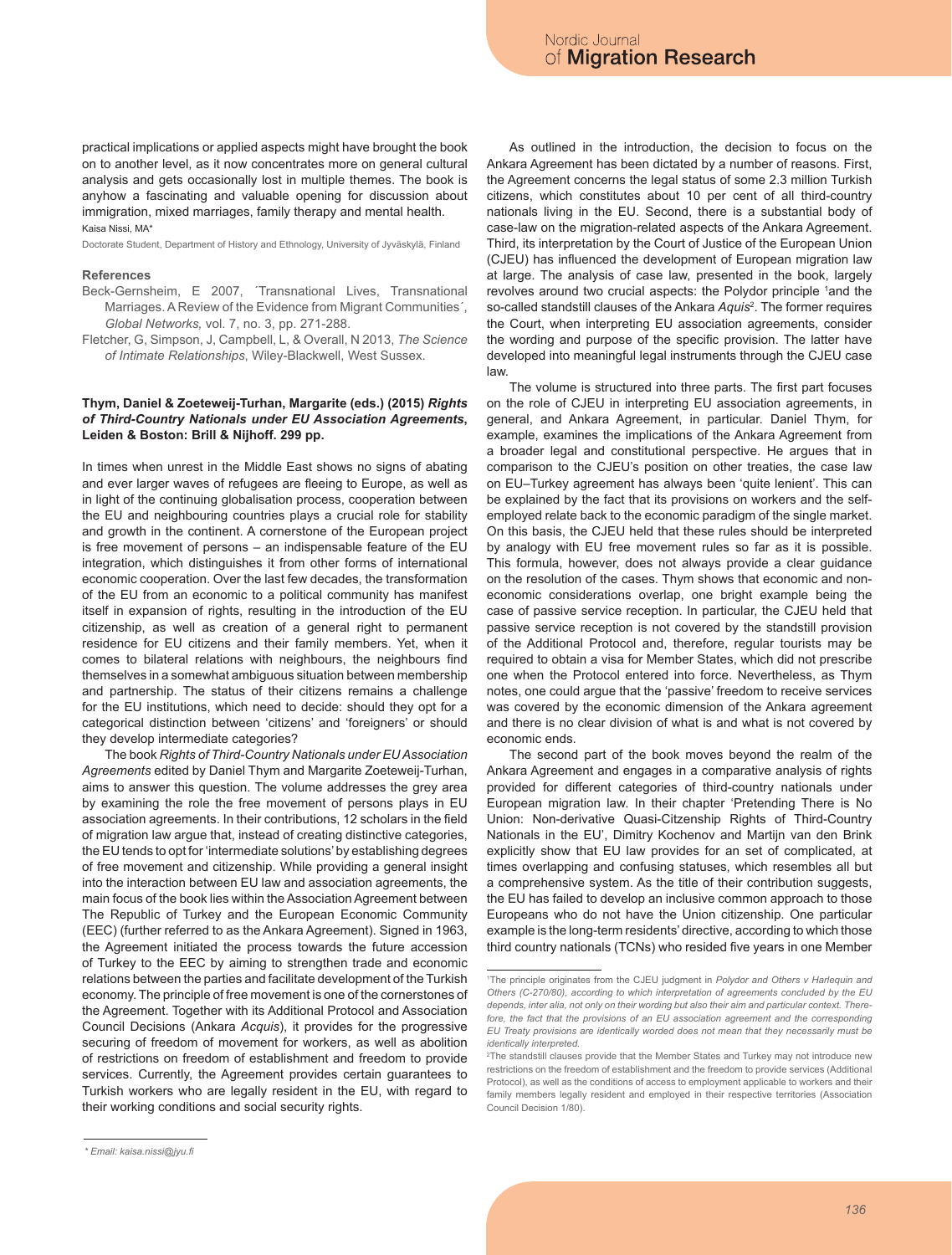State can obtain a long-term residence permit, while those who have moved between Member States cannot. As the authors conclude, such a practice goes against the spirit of the Union, 'contributing a great deal to othering and humiliation' (p. 80).

The third part of the volume goes back to the Ankara Agreement, now seeking to provide in-depth insights into different aspects of its interaction with EU free movement law. Margarite Helena Zoeteweij-Turhan focus on the readmission agreement with the EU, considered by Turkey as a 'necessary evil' on its way on visa liberalisation with the EU. She argues that, apart from entering into such agreement, other preconditions for visa liberalisation, including the respect for human rights, have yet to be fulfilled. In this context, it is interesting to look at the issue from the perspective of Ozan Turhan who argues that visa regime and associated costs put obstacles to the activities of Turkish entrepreneurs operating in the EU market.

The chapters written by Kay Hailbronner and Narin Tezcan deal with interpretation of the standstill clauses of the Ankara Agreement. Both researchers focus on judgements introducing the concept of public order, which in certain cases, allow Member States to change the status quo with regard to rules of access to EU labour market by Turkish nationals. Other contributions explore different situations faced by beneficiaries of the Ankara Agreement in the context of free movement law, for example the legal position of children of Turkish workers and the rules applicable to social security benefits acquired by Turkish citizens in an EU Member State.

The book represents an important and timely contribution to the area of EU free movement and citizenship law. While most studies in the field tend to limit their scope to Union borders, the volume addresses the crucial but somehow understudied area of intersection of EU rules and association agreements. The authors have made a broader attempt to provide a comparative overview of rights enjoyed by different categories of TCNs within the EU, which, in turn, raises critical questions of the significance of the European project and the directions of its further development.

The main focus of the book is on the Ankara Agreement, with most chapters concentrating on free movement rights of Turkish workers in Germany. This is understandable, given the large Turkish population living in this country. However, it would have been interesting to compare their situation to that of Turkish nationals residing in other EU Member States. The UK certainly is another country worth a closer inspection.

Although I find the structure of the book partly repetitive and at times missing deeper elaboration of each topic, altogether it makes an interesting read and provides a solid background for further research. The book is a highly recommended reading for scholars whose interests include EU free movement and citizenship law, as well as legal interpretation of EU association agreements.

Aleksandra Jolkina\*

Doctoral Candidate, School of Law, Queen Mary, University of London, United Kingdom

# **Van der Velde, Martin & Van Naerssen, Ton (eds.) (2015)** *Mobility and Migration Choices. Thresholds to Crossing Borders***, Border Region Series, Farnham: Ashgate. 287 pp.**

*Mobility and Migration Choices. Thresholds to Crossing Borders* focuses on the process of migration decision-making, which according to the blurb printed in the first pages of the book is 'a complex process involving both cognitive and emotional processes'. The edited volume under review is an attempt to test the so-called threshold approach with different types of migration. The approach was developed by Martin van der Velde and Ton van Naerssen (2011), the editors of the book, in an article where they examined the process of becoming a migrant among potential and real labour migrants in the European Union (EU). They argued that there are three thresholds that need to be crossed before mobility occurs: the individual's mindset about migrating (mental threshold), choosing a destination (locational threshold) and figuring out the specific routes across borders to reach that destination (trajectory threshold). This is not necessarily a linear process, as some thresholds may overlap or even be indistinguishable from each other. In this edited volume, the approach is used in 16 empirical cases from across the globe by an interdisciplinary group of authors, including anthropologists, sociologists, human geographers and researchers focusing on border, development and migration research.

The book is also an attempt to close a gap in migration theorising: the analytical and methodological 'mobility bias' (Schewel 2015; Koikkalainen and Kyle 2015), where researchers are content with studying those who migrate while paying little attention to those who choose to stay. Several of the edited volume's articles tackle this dichotomy. The article by Lothar Smith, for example, examines how the aspirations of young Ghanaians for migration or non-migration develop. The article by Zaheera Jinna studies the role of personal and structural factors and processes in the context of mobility and immobility in Somalia, Alexander Izotov and Tiina Soininen look at the mobility and immobility of tourists contemplating whether to cross the Finnish–Russian border, while the article by Xavier Ferrer-Gallardo and Keina R. Espiñeira analyses the involuntary immobility experienced by migrants wishing to enter mainland EU via the *limboscape* of the Spanish city of Ceuta located on the African continent.

The empirical range of the book is impressive: there are chapters focusing on interactions in, for example, the border regions of Germany–Poland (Bianca B. Szytniewski), Israel–Gaza (Doaa' Elnakhala) and Thailand–Cambodia (Pol Fàbrega and Helena Lim) as well as chapters that examine migration trajectories of asylum seekers in Australia (Graeme Hugo and Caven Jonathan Napitupulu), migrants moving from Bolivia to Spain (Gery Nijenhuis) and African passages through Istanbul (Joris Schapendonk). The depth and detail in which the chapters test the threshold approach varies, possibly reflecting the fact that the data of some of the cases may have been collected and analysed prior to the time when the authors were invited to take part in the book's writing process. This is slightly problematic for a reader who is expecting to read 16 detailed cases that clearly tackle the micro-level decision-making processes of different types of migrants. However, in my opinion this does not diminish the value of the cases included in the volume per se as each writer either produces their own interpretation of the threshold approach or introduces new layers and dimensions to the approach that their particular case seems to warrant.

The articles of the edited volume show that thanks to the flexibility of the threshold approach, it is a tool suitable for the analysis of very different cases, even though the cognitive and emotional dimensions of making the mobility choice are somewhat underdeveloped in many of them. The article by Victor Konrad highlights the fact that in the Canada–US border all three thresholds were very low in the 20th century but have gained more significance after an increase in border security measures after 9/11. Since then the previously almost non-existent national border has become a real barrier and hence the thresholds are now more of a factor for the decision-making processes of the individuals engaged in cross-border interactions. In the article by Ninna Nyberg Sørensen, the threshold approach is

*<sup>\*</sup> Email: a.jolkina@qmul.ac.uk*